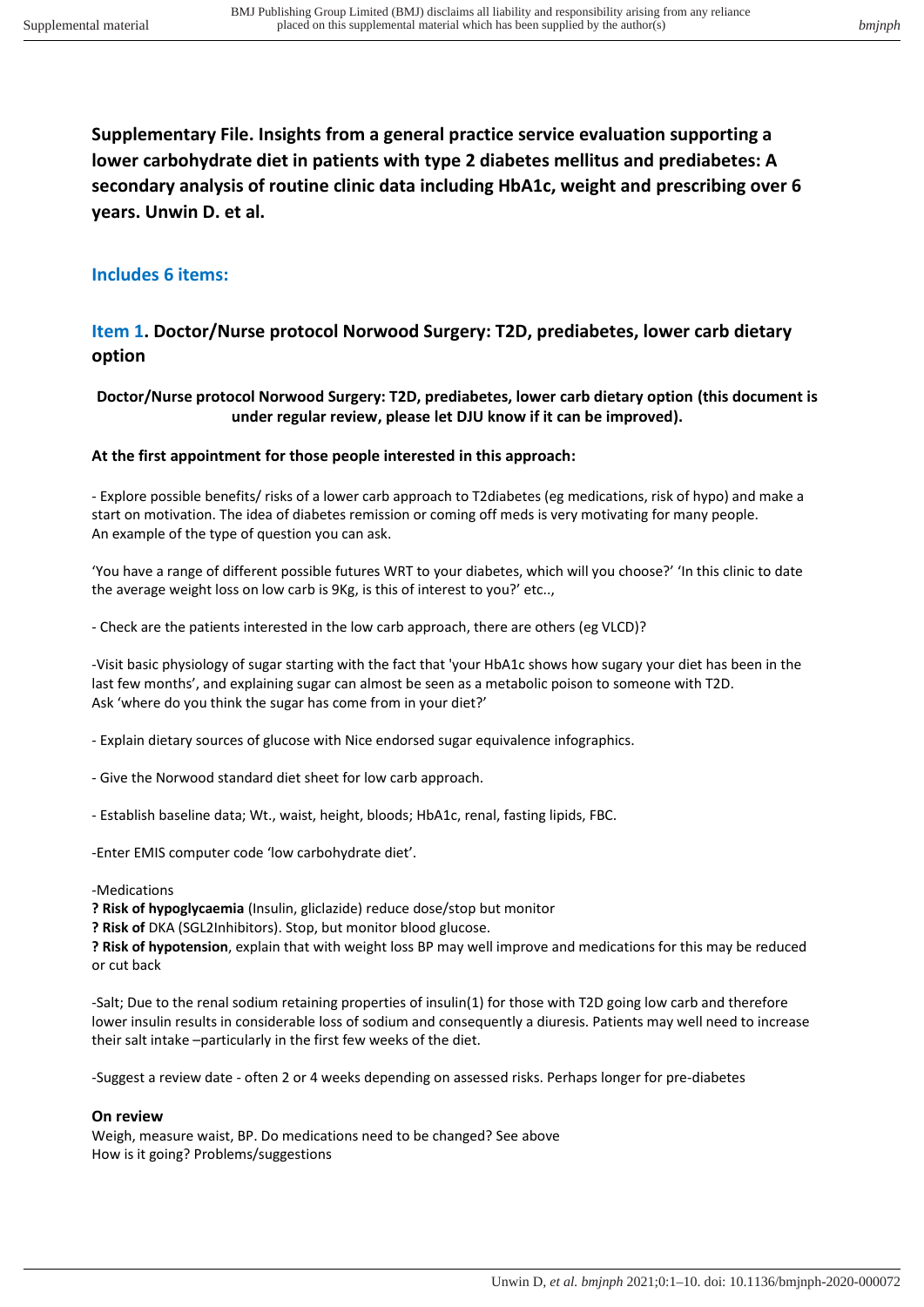Remember if both weight and HbA1c are climbing the most common reason is 'carb creep' **NOT** failure of the diet needing medication So check for this by rechecking dietary intakes. Over time many patients drift. It's better to see this as a learning opportunity. We all learn from our mistakes!

Weight loss alongside a climbing HbA1c is worrying –ask a doctor about this.

HbA1c 'too good' e.g. 28mmol/mol could the patient be anaemic?

Produce Emis graphs of Weight., HbA1c etc. as feedback to maintain motivation.

Do they wish to continue?

Are they happy to share anonymised data for our on-going audit of service provision?(please explain what this means) This extra level of patient data protection is not actually needed for audit but Norwood feels it's good practice.

If so enter Emis GP computer code 'obtaining consent'

Would they like to attend the group sessions –do they know how to find out when the next one is?

#### **Next steps**

Review date and agree next blood test (HbA1c etc.) -usually at 2 months from the start, but this depends on a risk analysis.

**Lipid profiles** Fasting profiles are preferable as triglyceride/HDL ratios are a better predictor of risk than LDL Lipid profiles usually (but not always) improve on low carb(2)

**Finally** NICE UK guidelines 1.3.6 Individualise recommendations for carbohydrate and alcohol intake, and meal patterns. **Reducing the risk of hypoglycaemia should be a particular aim for a person using insulin or an insulin secretagogue. [2009]** 

Often this is achieved by increasing dietary carbs at the expense of weight gain **An alternative** is to reduce carbs and the drugs involved this has the advantage of weight loss and improvements in BP

\_\_\_\_\_\_\_\_\_\_\_\_\_\_\_\_\_\_\_\_\_\_\_\_\_\_\_\_\_\_\_\_\_\_\_\_\_\_\_\_\_\_\_\_\_\_\_\_\_\_\_\_\_\_\_\_\_\_\_

<sup>1.</sup> Unwin DJ, Tobin SD, Murray SW, Delon C, Brady AJ. Substantial and Sustained Improvements in Blood Pressure, Weight and Lipid Profiles from a Carbohydrate Restricted Diet: An Observational Study of Insulin Resistant Patients in Primary Care. International Journal of Environmental Research and Public Health. 2019;16(15):2680. 2. Gjuladin-Hellon T, Davies IG, Penson P, Amiri Baghbadorani R. Effects of carbohydrate-restricted diets on low-density lipoprotein cholesterol levels in overweight and obese adults: a systematic review and meta-analysis. Nutr Rev. 2018.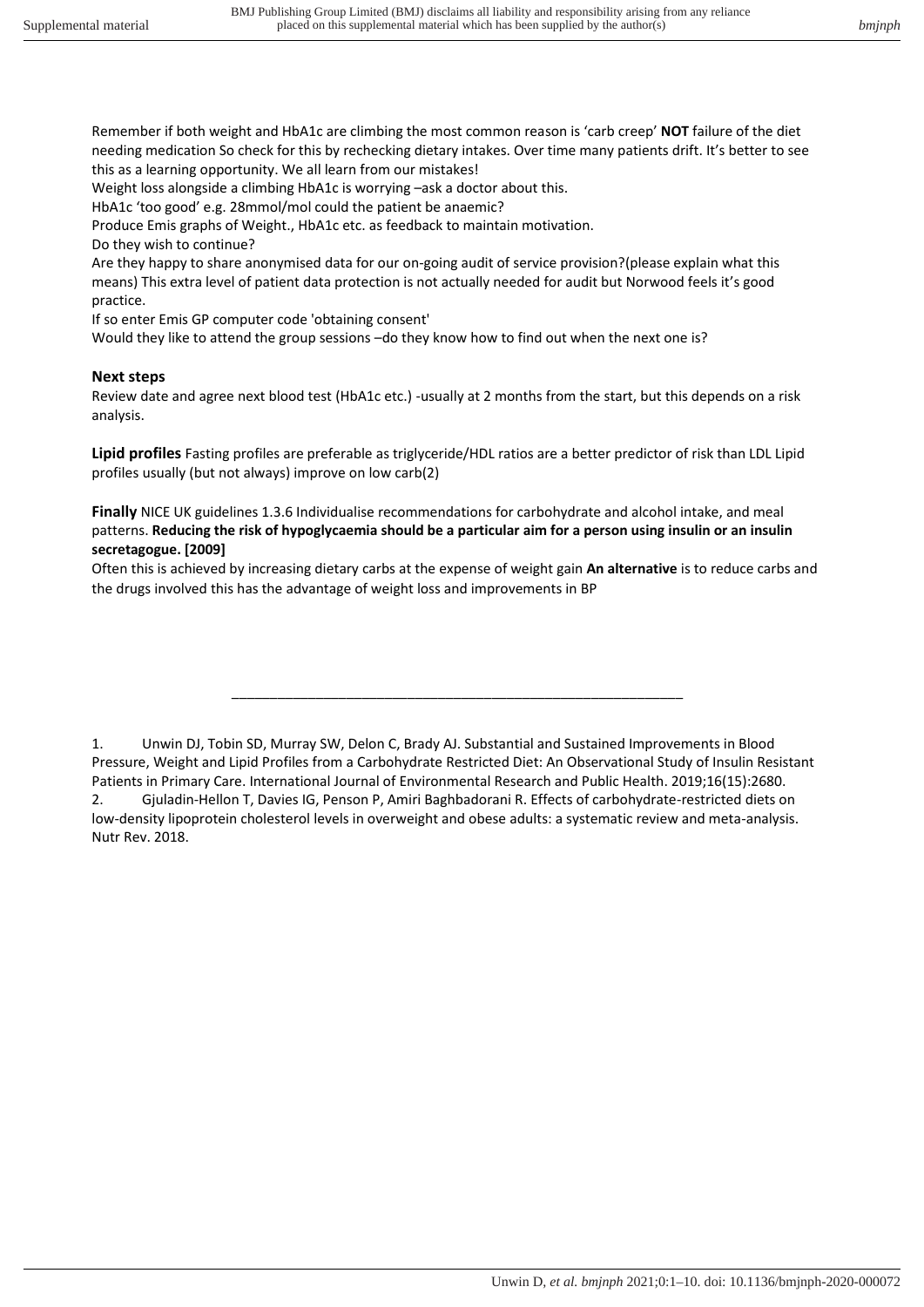### **Item 2. Four infographics used to help participants understand insulin and glucose**

The hormone insulin can be thought of as pushing glucose out of the blood stream and into cells to reduce blood sugar. In some cells it becomes fat





Reversal of type 2 diabetes: Normalisation of beta cell function in association with decreased pancreas and liver triacylglycerol. Lim EL1, Hollingsworth KG, Taylor R. Diabetologia. 2011 Oct;54(10):2506-14. doi: 10.1007/s00125-011-2204-7.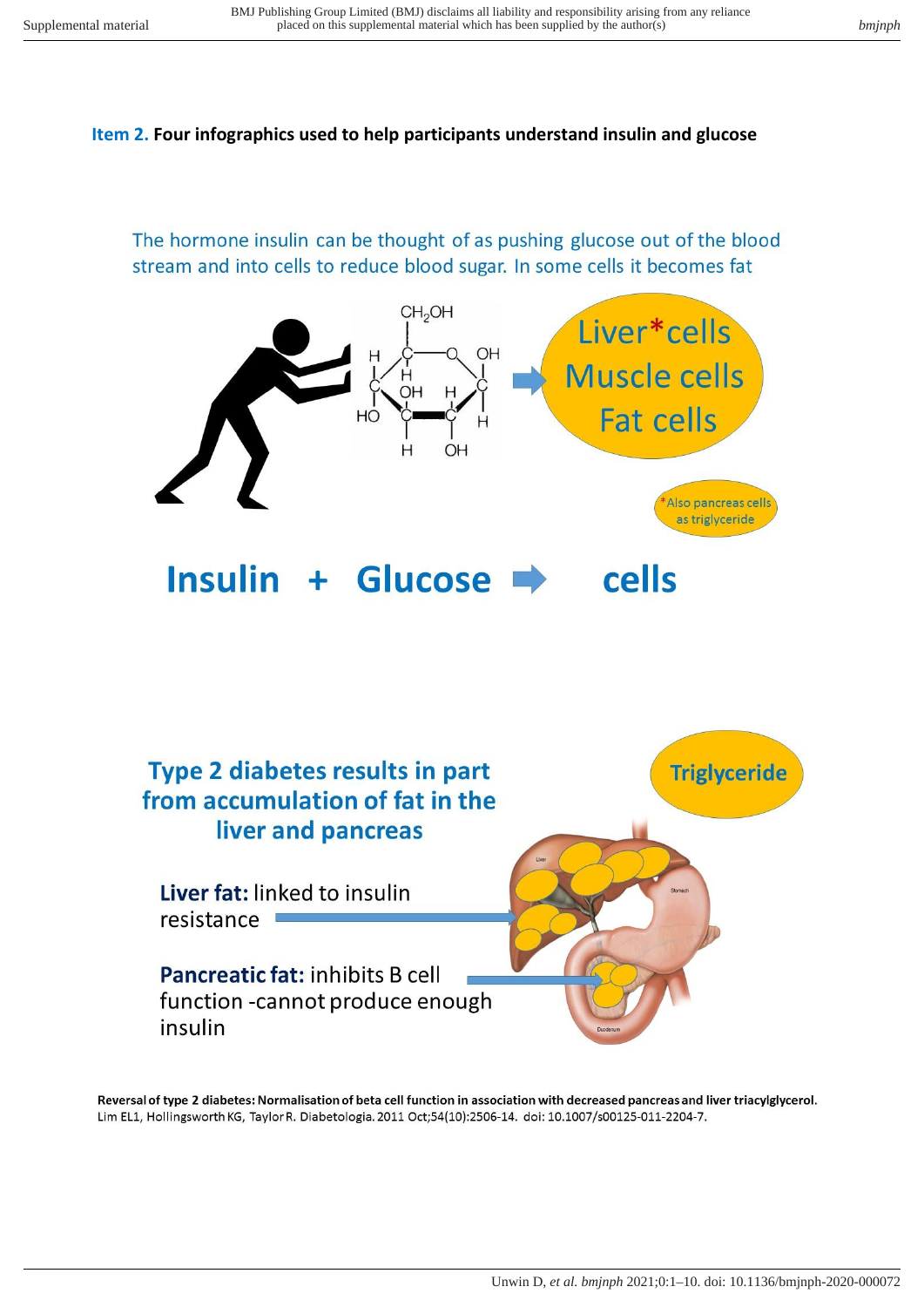

\*Reversal of type 2 diabetes: Normalisation of beta cell function in association with decreased pancreas and liver triacylglycerol. Lim EL1, Hollingsworth KG, Taylor R. Diabetologia. 2011 Oct;54(10):2506-14. doi: 10.1007/s00125-011-2204-7.

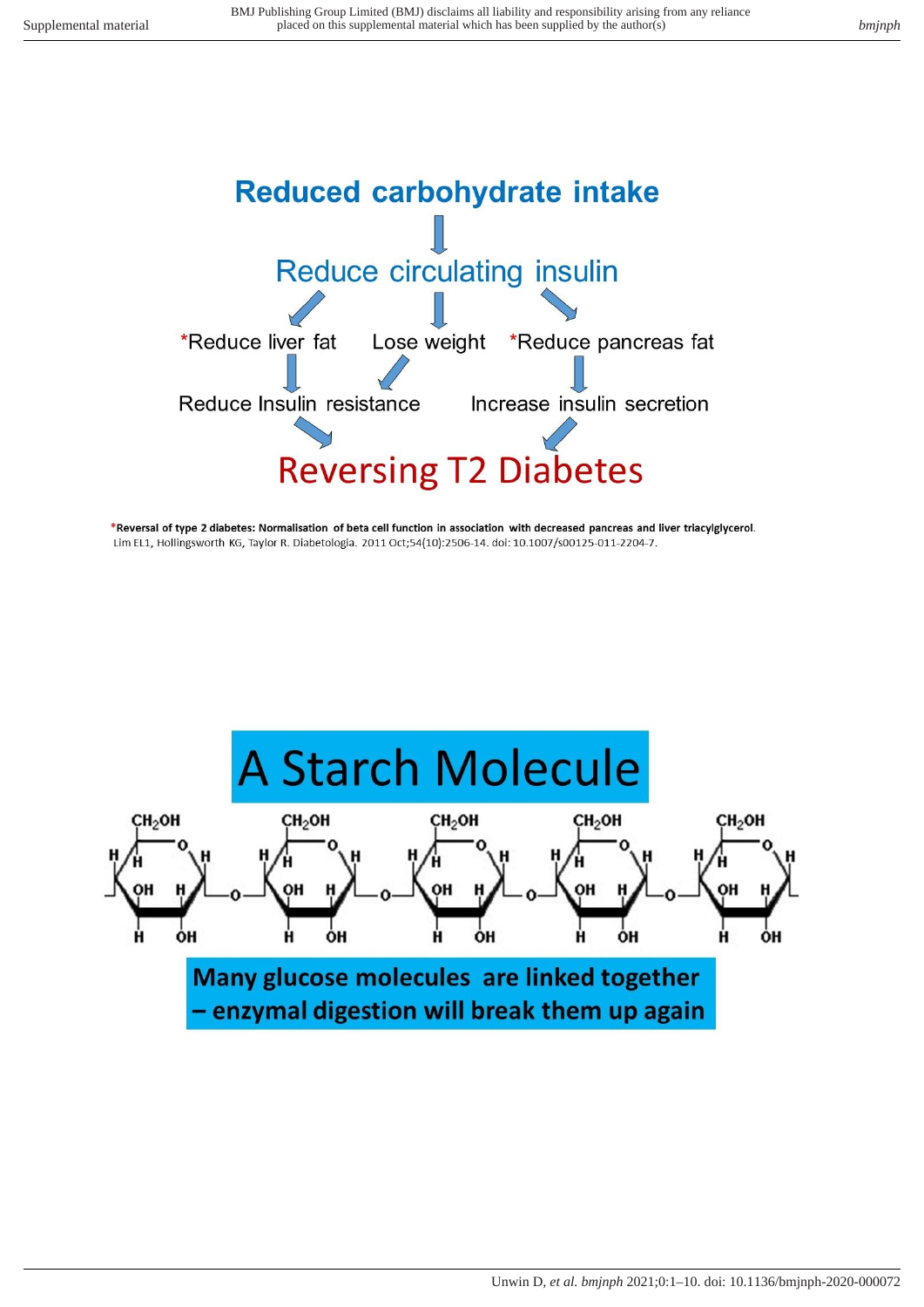

### **Item 3. Relationship between decrease in HbA1c with respect to decrease in weight**

A linear regression model fitted with HbA1c reduction as the outcome and weight reduction (kg) as the predictor, β=0.234 (95%CI -0.317, 0.785). The small R<sup>2</sup>value and large P value suggest that magnitude of weight loss for participants does not correlate well with the improvement in diabetic control. Those who lost less weight seem to do as well as those with greater weight loss.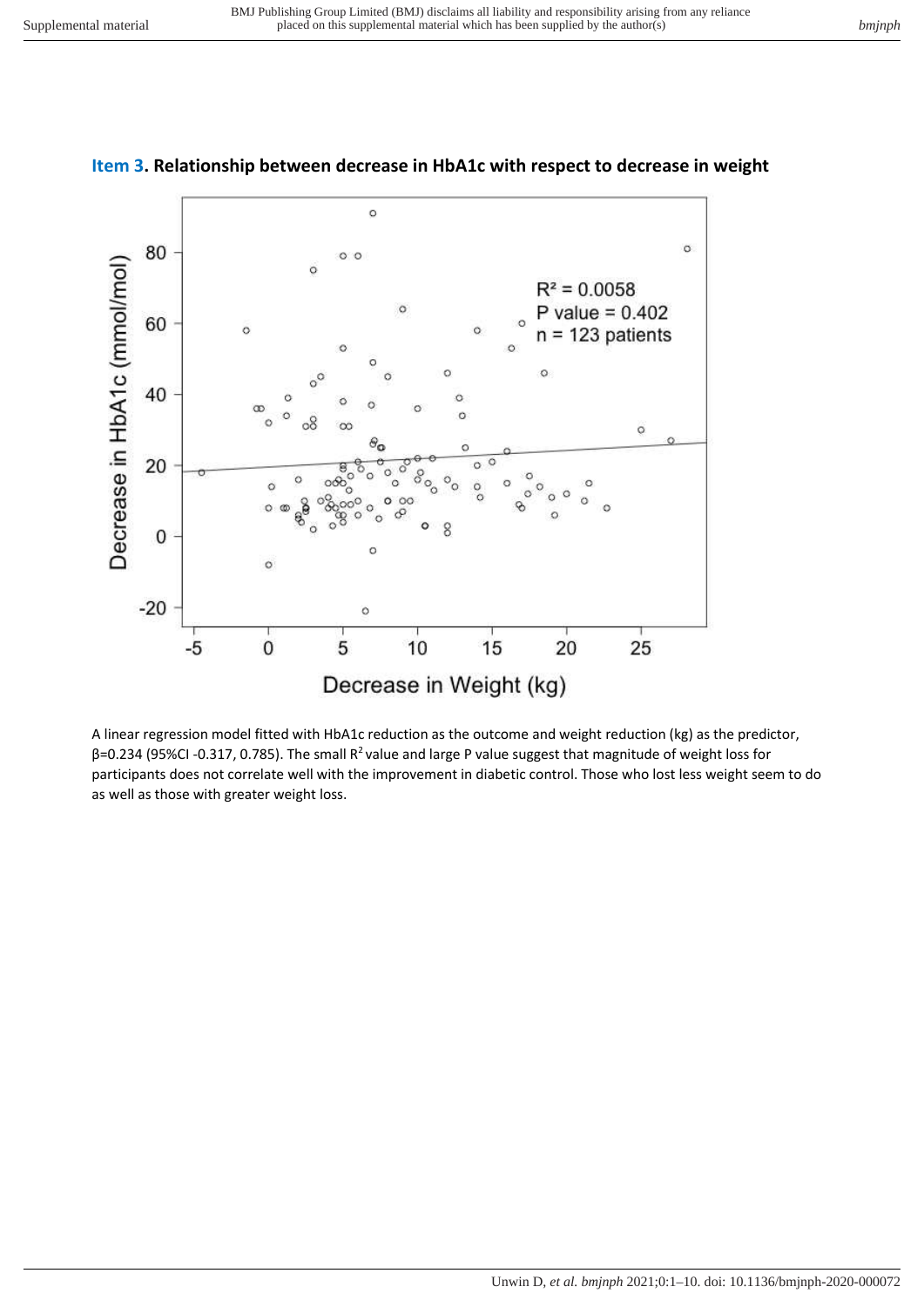## **Item 4. Openprescribing data**

## Comparing the prescribing of NHS antidiabetic drugs, BNF 6.1.2 at Norwood GP surgery to local, regional and National figures. 2015 to 2020 **Data from Openprescribing\***

| <b>LOCAL, REGIONAL</b><br>or NATIONAL | Year to April 1st 2020 |        |      |                                                  | Prescribing trends 2015 - 2020 |      |               |                  |        |               |
|---------------------------------------|------------------------|--------|------|--------------------------------------------------|--------------------------------|------|---------------|------------------|--------|---------------|
|                                       |                        |        |      |                                                  | Items per patient              |      |               | Cost per patient |        |               |
|                                       | Patients               |        |      | Spend/Patient   Items/Patient   Possible saving* | 2015                           | 2020 | Change<br>In% | 2015             | 2020   | Change<br>In% |
| <b>NORWOOD SURGERY, SOUTHPORT</b>     | 9,749                  | £4.91  | 0.40 |                                                  | 0.36                           | 0.40 | $+12%$        | £3.64            | £4.91  | +35%          |
| SOUTHPORT AND FORMBY CCG              | 125.509                | £10.13 | 0.76 | £655,257                                         | 0.64                           | 0.76 | $+18%$        | £ 6.62           | £10.13 | +53%          |
| NORTH WEST COMMISSIONING REGION       | 7.544.547              | £10.67 | 0.76 | £43,506,050                                      | 0.67                           | 0.76 | $+14%$        | £7.48            | £10.67 | +43%          |
| NATIONAL EXPENDITURE FOR ENGLAND      | 60,086,632             | £9.52  | 0.71 | £277,045,236                                     | 0.61                           | 0.71 | $+16%$        | £ 6.53           | £9.52  | +46%          |

## The Norwood model saves £50,897 in antidiabetic prescribing relative to neighbouring levels of prescribing for the Southport & Formby CCG.

\*OpenPrescribing.net, EBM DataLab, University of Oxford, 2020. Accessed August 2020 with thanks to W Dale. \*The possible savings if all GP practices prescribed like Norwood Table contains rounded numbers

# **The calculations that underpin figure 5 on prescribing costs. A detail.**

From Openprescribing.net:

Southport and Formby average spend on drugs for diabetes per patient for the year ending April first 2020 was £10.13

Norwood average spend on drugs for diabetes per patient for the year ending April first 2020 was £4.91

Difference per person per year £10.13 - £4.91 **= £5.22**

Norwood has 9,748 patients, so total comparison works out at £5.22 X 9,748 = £50,885 per year cheaper on drugs for diabetes compared to the average for the area. These are rounded down figures, **the actual figure is £50,897**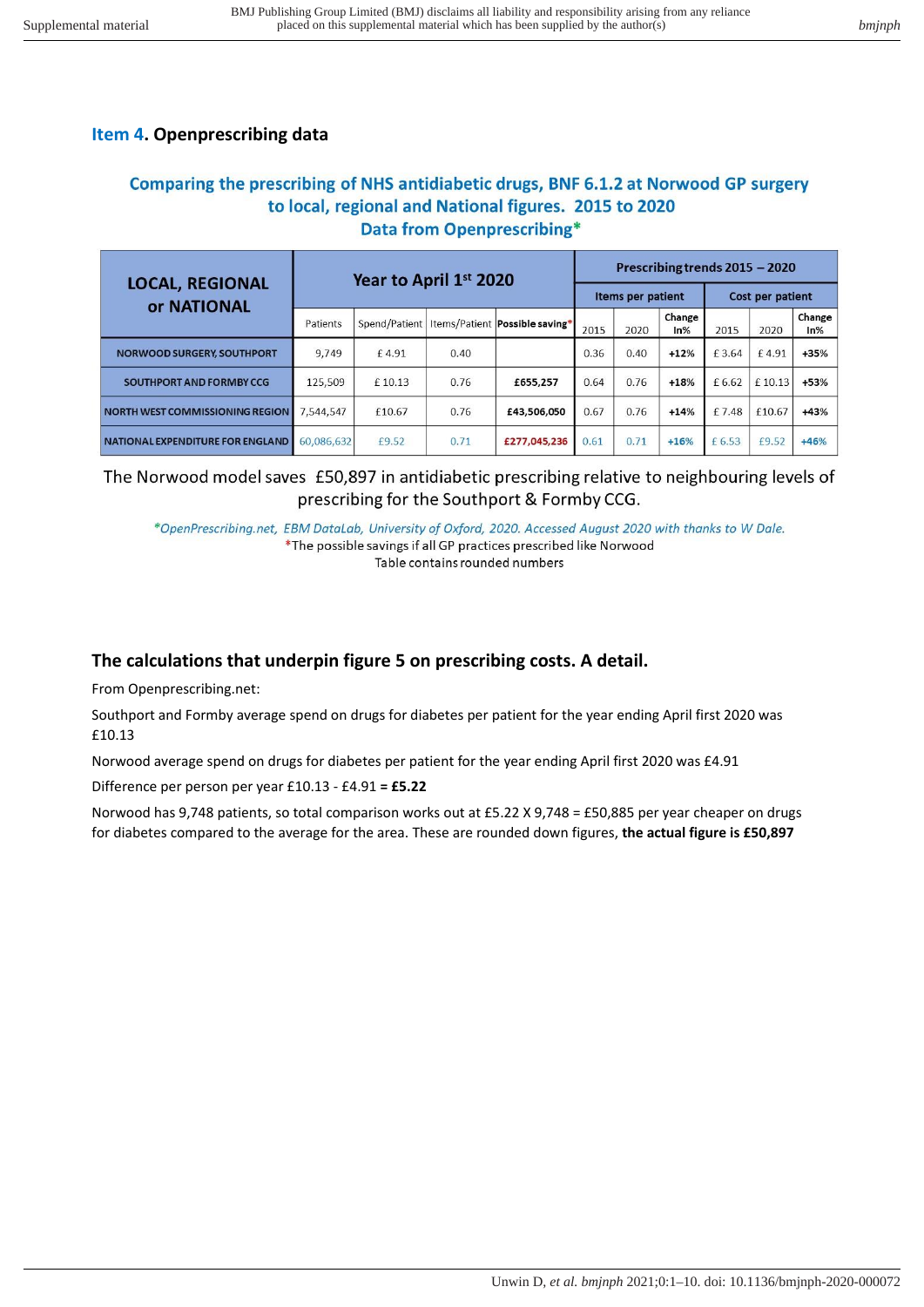# **Item 5. Relationship between decrease in HbA1c achieved with respect to the number of months since diagnosis of T2D to the start of the intervention.**



A linear regression model fitted with HbA1c reduction as the outcome and time (months) since diagnosis with T2D as the predictor, β=0.025 (95%CI -0.027, 0.076). The small  $R^2$  value and large P value suggest a poor correlation between improvement in Hba1c and how long participants had been diabetic before starting the approach. People who have been diabetic for longer still appear to do well. The clustering at time = 0 months is because many newly diagnosed T2D chose the approach as soon as they were diagnosed.